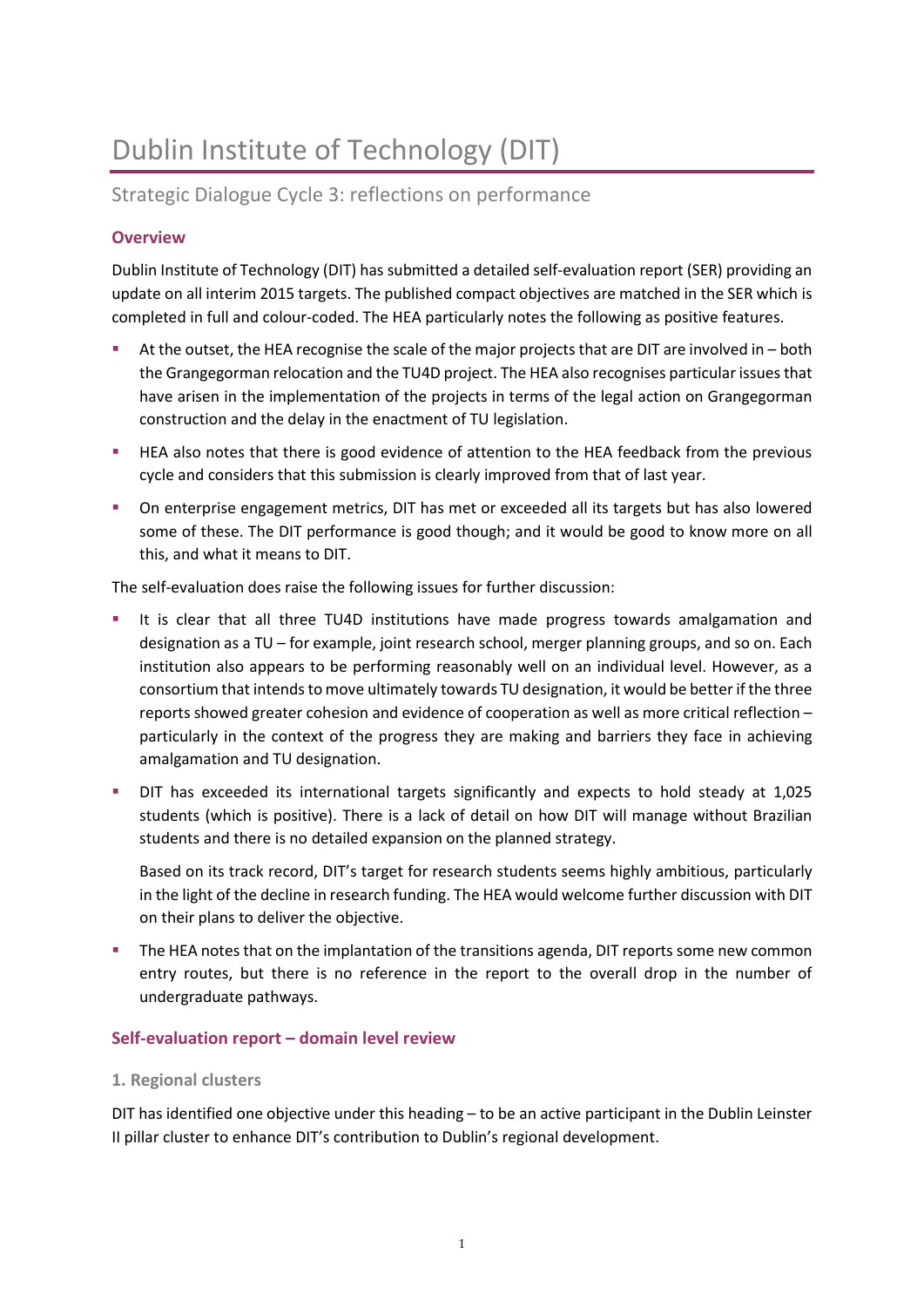As noted in the compact, the TU4D project is the priority for DIT (and for ITTD and ITB) and the selfevaluation report reflects this focus on TU4D. The report also provides information on DIT's involvement to date in other initiatives: DRHEA, Green Way, Global City Innovation Initiative and Creative Dublin Alliance. DIT frames its regional engagement and development agenda in the context of the TU4D consortium and the move to the Grangegorman campus. This is an entirely understandable approach by DIT. However, DIT could perhaps provide some examples about how it might seek to further develop relationships with other HEIs in Dublin. Such relationships will no doubt become increasingly important if and when the TU4D is formally established.

# **2. Participation, equal access and lifelong learning**

Under this heading DIT's first objective is to be the 'HEI of choice in arts, tourism, business, engineering, built environment, science and health for career-focused education' and it has set a number of targets in respect of undergraduate (full-time and part-time) and postgraduate students (including research students). The Institute might wish to reflect further on the objective. In the first instance the indicators relate to overall enrolments – there is no means to test whether DIT is the 'HEI of choice in specified fields'. CAO preferences data would assist in this. Secondly, the objective itself seems very ambitious – at one level it suggests that DIT wishes to be the (presumably) first choice for students across a very broad range of programmes that it offers.

In the case of new full-time undergraduate entrants, DIT it has achieved its 2015 target. However, it does admit that this increase from the 2010/11 baseline of 2,900 to 3,683 in 2015/16 has not occurred in all disciplines, and there have been decreases in some cases because of weak demand or resourcing issues. Detailed information on the disciplines affected would be good.

The number of full-time undergraduate students (12,575 in 2015/16) is on course to meet the 2016 target. DIT attributes this due to the impact of its retention strategy. DIT helpfully places this in the context of the greater Dublin region.

In relation to part-time undergraduate students, DIT saw a drop in its enrolments arising from the renewed economic growth since 2012/13. Undergraduate enrolments have held steady and DIT expects that its 2016/17 target of 3,500 will be met, with corporate education offerings adding to numbers here.

DIT is on course to meet its final target for postgraduate students, which it attributes to its part-time provision.

In relation to postgraduate research students DIT has struggled to reach its 2015/16 target (389 versus target of 450) – hence an amber score. DIT recognises this as a stretch target, but points to progress being made to improve the recruitment of research students. The final target for TU designation is 650 research students across DIT, ITTD and ITB. The consortium as a whole should be pushed as to whether or not it expects to meet this target.

DIT's other objective under this heading is 'to provide professional, career-focused learning and discovery for a diverse range of students'. Its first performance indicator refers to the diversity of student population. DIT states that it has slightly exceeded its 2015/16 targets for access. It describes its approach to access with examples of measures it has in place to integrate access and civic engagement with teaching and learning and how it works with other education sectors and communities to form integrated learning pathways. In particular, DIT appears to have already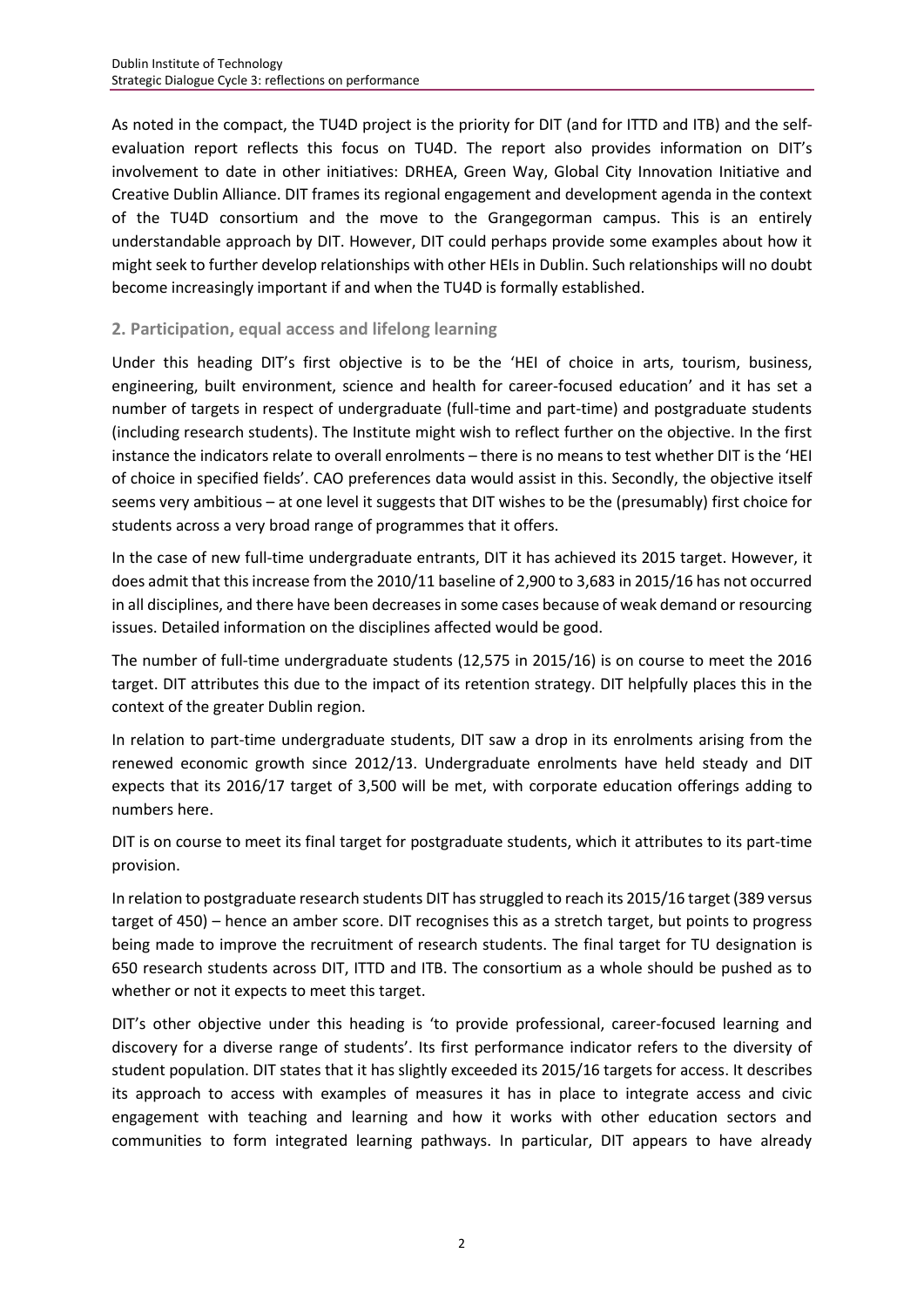achieved the national target of 8 per cent for students with a disability and has performed well in respect of mature students also.

DIT's percentage for students from SED backgrounds stands at 25 per cent compared to the new national target of 30 per cent. It points to the natural in-built challenges it faces from the historically low participation rates in communities in DIT's immediate vicinity. DIT notes that nearly 30 per cent of its students enter via non-standard routes. It is generally satisfied with its performance in access and that it will remain on target for 2016/17.

The second performance indicator refers to flexibility of access as reflected in the percentages of parttime, distance and e-learning students. DIT points out that it exceeds the national average for this category of learners (29 per cent versus less than 20 per cent). Some detail as to the reasons for DIT's increased performance would be welcome. DIT highlights the Digital Campus initiative as part of the DTU consortium and the expectation that e-learning will feature increasingly in its offerings, especially for part-time students.

# **4. Excellent teaching and learning and quality of student experience:**

DIT lists two objectives in its compact under this heading: 'To improve continuously the learning experience so that all students acquire skills and develop as independent learners' and 'to provide robust quality assurance and affirm that the quality of educational provision and the standards of awards are being consistently maintained'. The first objective contains five performance indicators; the second just one. All items are marked in green, indicating that they have consistently been achieved successfully.

Indicators in relation to the first objective focus on a series of features that DIT wishes to integrate into its programme offerings:

- The first performance indicator ultimately seeks to ensure that all programmes provide students with the opportunity to develop key employability skills and 'graduate attributes' (as agreed by DIT's Academic Council in 2013). DIT's self-evaluation report indicates that it has succeeded in identifying these attributes and in locating where there are gaps. To this end, a reporting template was introduced as part of the annual QA monitoring process, and graduate attributes are specified for any new modules that are introduced and in reviews. The HEA welcomes this and finds the evidence from the website to be very helpful. To date, the evidence cited in the compact is about the process of introducing the attributes – the Institute should seek means to present more evidence on the impact of such changes for staff, students and employers.
- The next indicator aims to increase the percentage of programmes with a work placement/ internship element. DIT reports that it has greatly exceeded the 2015/16 target of 25 per cent and that 47 per cent of undergraduate programmes now have such a component. Accordingly, and appropriately, DIT proposes that the 2016/17 target be increased to 50 per cent. DIT published a Report on Structured Placements in 2013, which highlighted the importance of work-based learning across the colleges. One consequence of this is that DIT Academic Affairs maintains an annual Work Placement log to track these activities closely. The HEA welcomes this initiative. As above, the focus should move to evidence on the impact of such changes for staff, students and employers.

DIT reports that it embraces the philosophy of integrating academic work and service to the community. As a result, an indicator seeks to increase the percentage of programmes with a 'students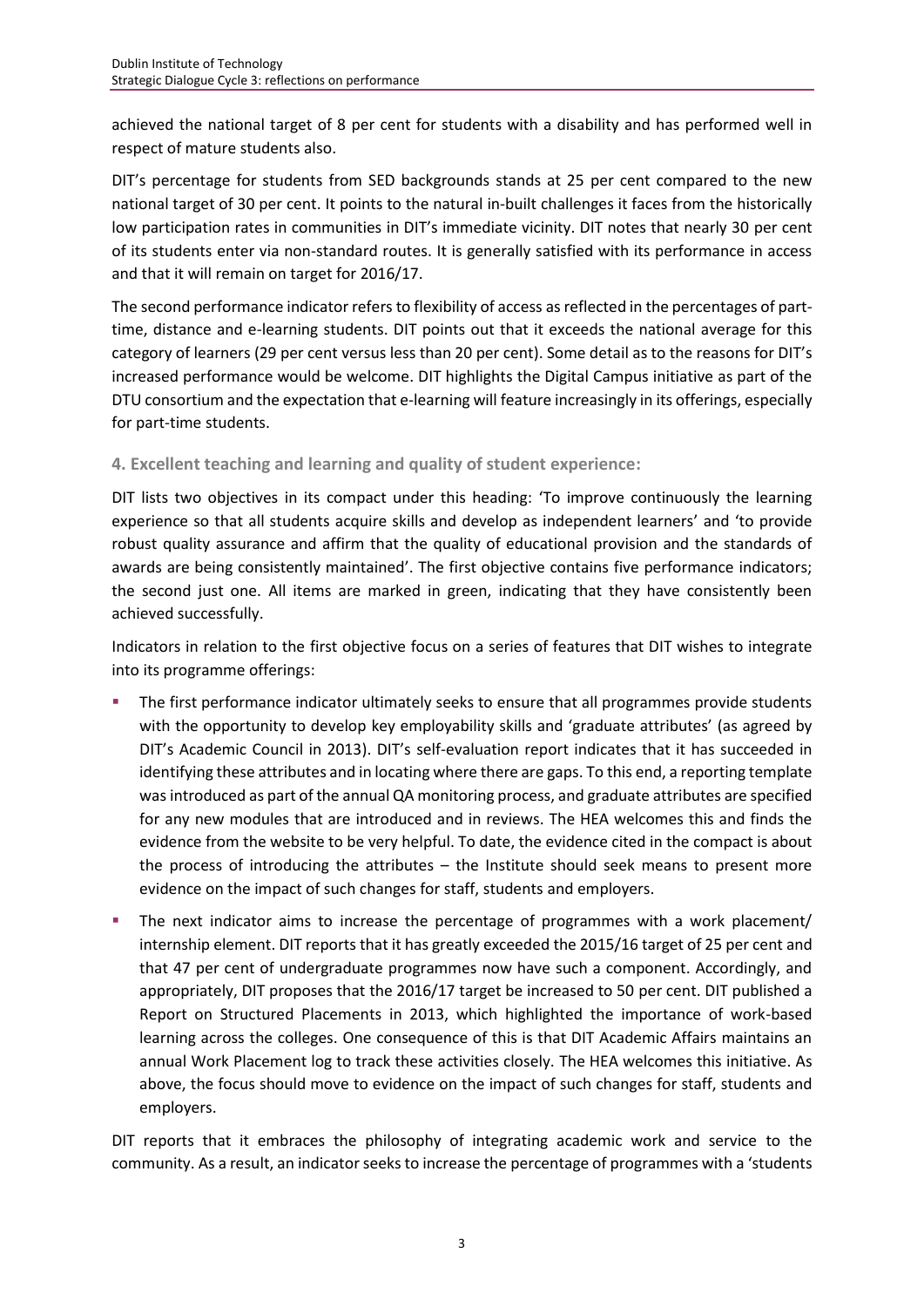learning with communities' element. DIT has exceeded the 2015/16 target, with 24 per cent of programmes having this element, and a revised target of 25 per cent is suggested for 2016/17. This progress is very welcome; as above more evidence of how the institution measures and assesses impact would be helpful.

Similarly, DIT seeks to increase the percentage of programmes with a formal entrepreneurship element. Again, DIT has exceed its target, such that 30 per cent of programmes achieved a formal entrepreneurship element in 2015/16. DIT will seek to maintain this level in 2016/17, and anticipates that, as more disciplines and DIT Hothouse relocate to Grangegorman, levels will grow further into the future. This is very welcome – as above, the Institute should seek means to present more evidence on the impact of such changes for staff, students and employers.

DIT's final indicator under this heading focuses on retention or progression rates of full-time new entrants. To support this, DIT has developed and begun implementation of a Student Engagement Strategy, which identified eight core themes that could characterise the first-year experience. A detailed discussion of progression-rate issues is contained in the Addendum document. The selfevaluation report indicates that DIT progression rates are typically at or above the national average, and have seen some improvements, leading to the achievement of the interim targets. The Institute might reflect on whether or not its ambitions here align with the first objective to be the institution of choice – there is an argument that an institution of choice for students should have significantly better retention rates than the sector average.

The second objective under this heading seeks to deliver the actions contained in the DIT Quality Enhancement Plan. The self-evaluation report notes that the actions laid out in the Plan have been delivered, with some actions ongoing. It would be helpful for the Institute to reflect on how the objectives set out more broadly in respect of teaching, can be further correlated with measures in the quality plan – for example, the issues arising from the measurement of impact from work-placement, entrepreneurship, and so on.

It is noteworthy that progression rates form a key part of DIT's quality assurance of its programmes, as presented in the Addendum, document. Notably, work has commenced on harmonising the three quality assurance systems of the partner institutions, and there is a work plan in place for this.

In relation to the transitions agenda, DIT outlines how it has responded to issues such as, for example, broader undergraduate entry. DIT has a mix of denominated and non-denominated entry routes. It stresses that general entry may be appropriate for some programmes only, that decisions on such entry routes should be made on case-by-case basis by schools, and that there should be no impediment to maintaining delineated entry where it is considered appropriate. DIT also points out that maintenance of institutional differentiation could be lost with a single common entry route – for example, programmes focused on professional entry with clear vocational pathways. In DIT, common entry programmes have been introduced in engineering, science and health, arts and tourism, and business.

#### **5. High quality, internationally competitive research and innovation**

DIT lists one objective under this heading – 'to be an important source of research and discovery and underpin DIT's education programmes and its contribution to the economy and society' – which is subdivided into four quantifiable categories. Of these, only one KPI is marked amber – that which relates to research income. Further information is below.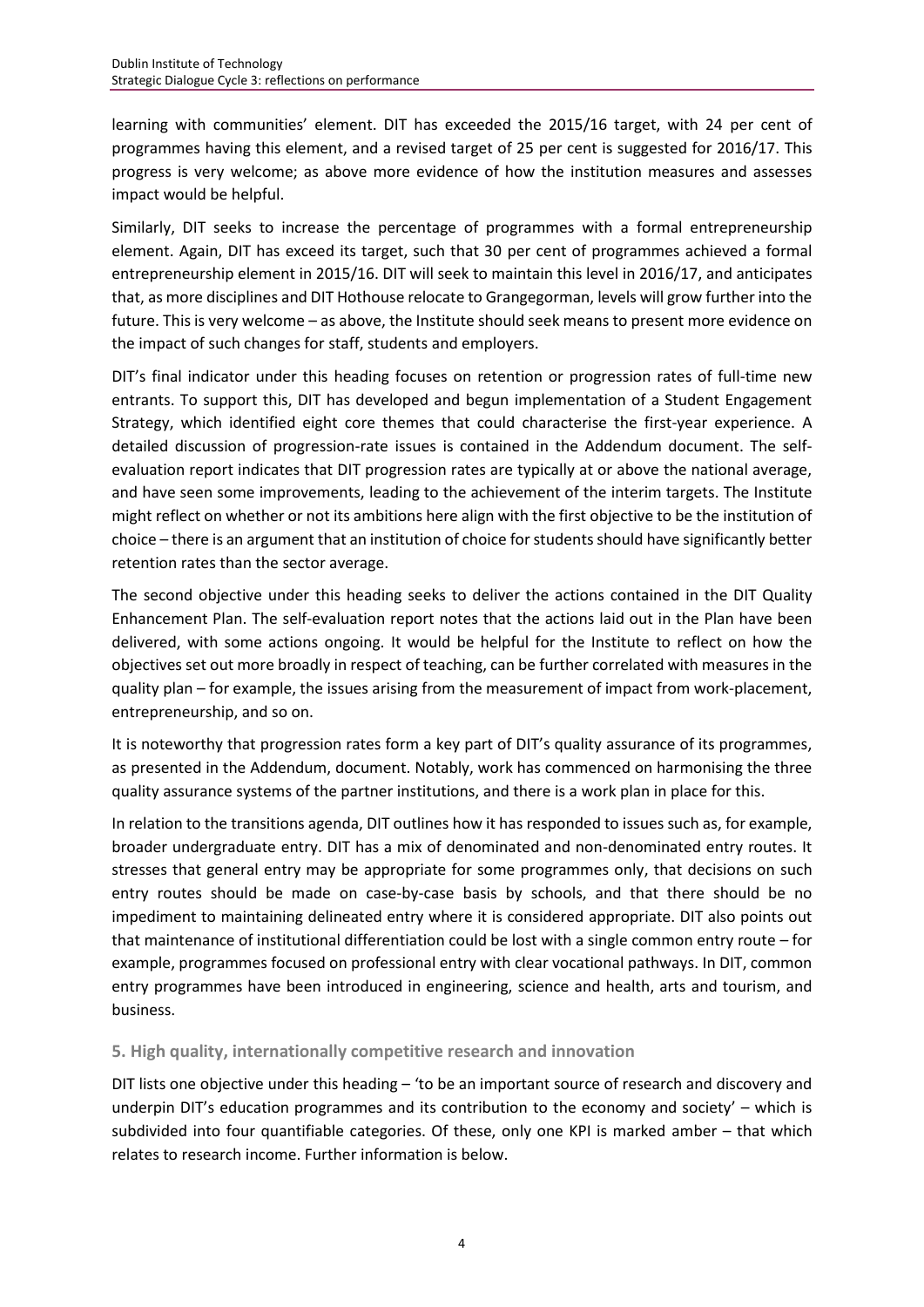#### **Percentage of academic staff with PhD**

The target of 40 per cent of DIT academic staff having a PhD has been exceeded (now stands at 45 per cent), with the result that the revised target figure of 46 per cent is proposed for 2016/17 – a modest increase.

#### **Research students (FTE)**

The self-evaluation report notes that while DIT's original proposed target for research students was 400 FTE research students at end-2015, this was revised to 300 FTE during the 2015 Strategic Dialogue process. The report notes that this has been achieved, and that there is a steady upward trajectory in research-student recruitment. It is proposed that the final target of 650 (FTE) will be a combined total for the entire consortium. It would be useful to understand in more detail the means by which DIT/TU4D plans to achieve this outcome (for example, by recruitment initiatives etc.).

#### **Research income**

In the commentary on this item, DIT notes that progress against this target has been slow, but that a number of measures have been introduced to increase the quality and quantity of research funding applications. These include the creation of a task force on research funding, new research institutes, an MoU with Purdue University, and the appointment of two strategic research proposal coordinators. DIT proposes to amend this KPI, changing it from total research income to research award value, proposing a €5.75M target for 2016/17. (DIT argues that the research income target is unachievable, as it depends on past research awards.) In this regard, DIT reports that its research award value to the end of 2015 was €4.3M; this fell short of its interim target of €5.25M. Thus, the institution proposes to achieve a modest increase by end-2016. HERD survey data reveals that there has been a decrease in Irish public research income, both across all HEA-funded institutions and across the IoTs (2009/10 to 2013/14), suggesting that DIT's difficulty in this area is not unique. It would have been useful to correlate this narrative with the growth in the numbers of PhDs. Traditionally, external research income plays an important part in funding PhD students.

#### **Publications per year**

DIT reports that it had 938 publication outputs in 2015 (although the report mentions 2014 in this regard, the data is contained in the 2015 target column). Thus, DIT has exceeded its target and is on course to achieve 1,000 publications per annum as the final target. The Appendix notes that DIT ranks eighth among Irish HEIs in terms of volume of research outputs, behind the seven universities, but is the highest performing IoT (source: Scopus). In terms of quality, it is stated in the Appendix that over a quarter of these outputs are in the top 10 per cent of journals. The national impact of DIT research in the environment and pharmacology is highlighted.

The Addendum document makes reference to DIT's Research Action Plan, which encompasses a range of schemes that offer 'buy-out' time for research activities, with teaching hours being replaced using externally generated funds.

# **6. Enhanced engagement with enterprise and the community and embedded knowledge exchange**

In this section DIT has set out four performance indicators under one institutional objective, all of which have been colour coded green, indicating they have been met. Under the first performance indicator, the target number of 25 corporate partnerships has been exceeded with 30 partnerships in 2015. While DIT is performing well in relation to the targets it has set itself, it is worth noting that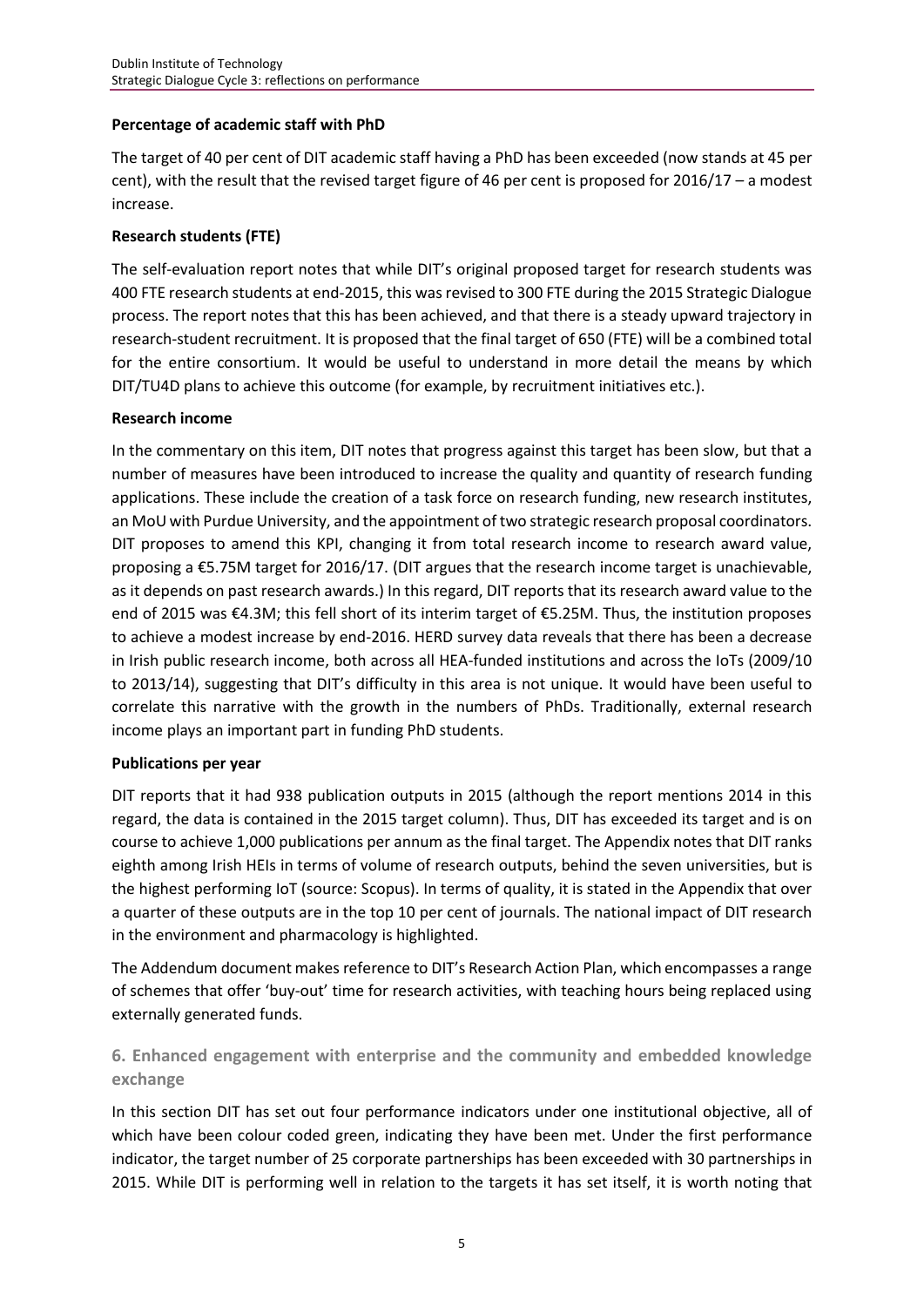other institutes such as WIT and CIT have agreements with 261 and 157 partners respectively according to the annual [Knowledge Transfer Ireland Report.](http://www.knowledgetransferireland.com/About_KTI/Reports-Publications/KTI-Annual-Review-and-Annual-Knowledge-Transfer-Survey-2015.pdf)

It is good to see that DIT is reviewing the corporate partnerships model it currently has in place with a view to establishing how it can continue to meet its own changing needs and those of industry.

In the area of technology transfer, DIT is reaching or exceeding the targets set in all areas. Of particular note are the six spin-out companies established (against a target of three) 3 and the number of licences, options and assignments achieved (nineteen against a target of nine). Despite having already exceeded some of the targets set for 2016, the targets have not been increased.

While DIT states their continued participation in regional/civic networks set out under their third performance indicator (referenced to Section 1), more specific information could have been provided on activity undertaken in 2015 to illustrate how this metric has been met.

In the area of community-related initiatives, details are provided in the commentary, highlighting what has been achieved. The Institute has exceeded its target of delivering 20 per cent of programmes with a 'Student Learning with Communities' element in 2015 by 4 per cent and has therefore increased the target for 2016 to 25 per cent. Details of four initiatives, as opposed to the target of two, that DIT have participated in as part of the Grangegorman Labour and Learning Forum are included in the commentary.

# **6. Enhanced internationalisation**

There is one objective listed under this heading, with one performance indicator based on the number of international student enrolments, which has been colour coded green. The target set for 2014/15 was 495 students while the figures returned within the self-evaluation report under progress against 2015 are for 2015/16 with 1,025 students enrolled. DIT notes that despite having already exceeded its target for 2015, it has not increased its target for 2016. The reason for this is that the Institute has substantial number of students on the Science without Borders programme and is unlikely to receive students on this programme next year. While the number of students on this programme was not included in the self-evaluation report, there are 250 students on this programme in DIT (according to the HEA international office), which would indicate that DIT's stated ambition to maintain its level of international numbers in 2016 is realistic.

While DIT states that there is a growth in Erasmus activity, the figures provided to the HEA within the institutional profiles show that incoming numbers are down in 2015/16 from previous years. DIT might wish to reflect on this.

In the commentary DIT notes that an integrated strategy for internationalisation developed with TU4D partners is being considered internally, and will be implemented in 2016/17, but no further information is included in the Cycle 3 self-evaluation report or the appendices. DIT should provide further details on how this new strategy will enable them to deliver on their vision for internationalisation as set out in their compact.

#### **7. Institutional consolidation**

The first objective under this heading refers to enhancing DIT's national and international positioning through appropriate designation, mergers and collaborations – that is through the establishment of a Dublin Technological University. Key outcomes from this ongoing process include the setting up of a joint graduate research school, common enrolment on structured PhD programme from September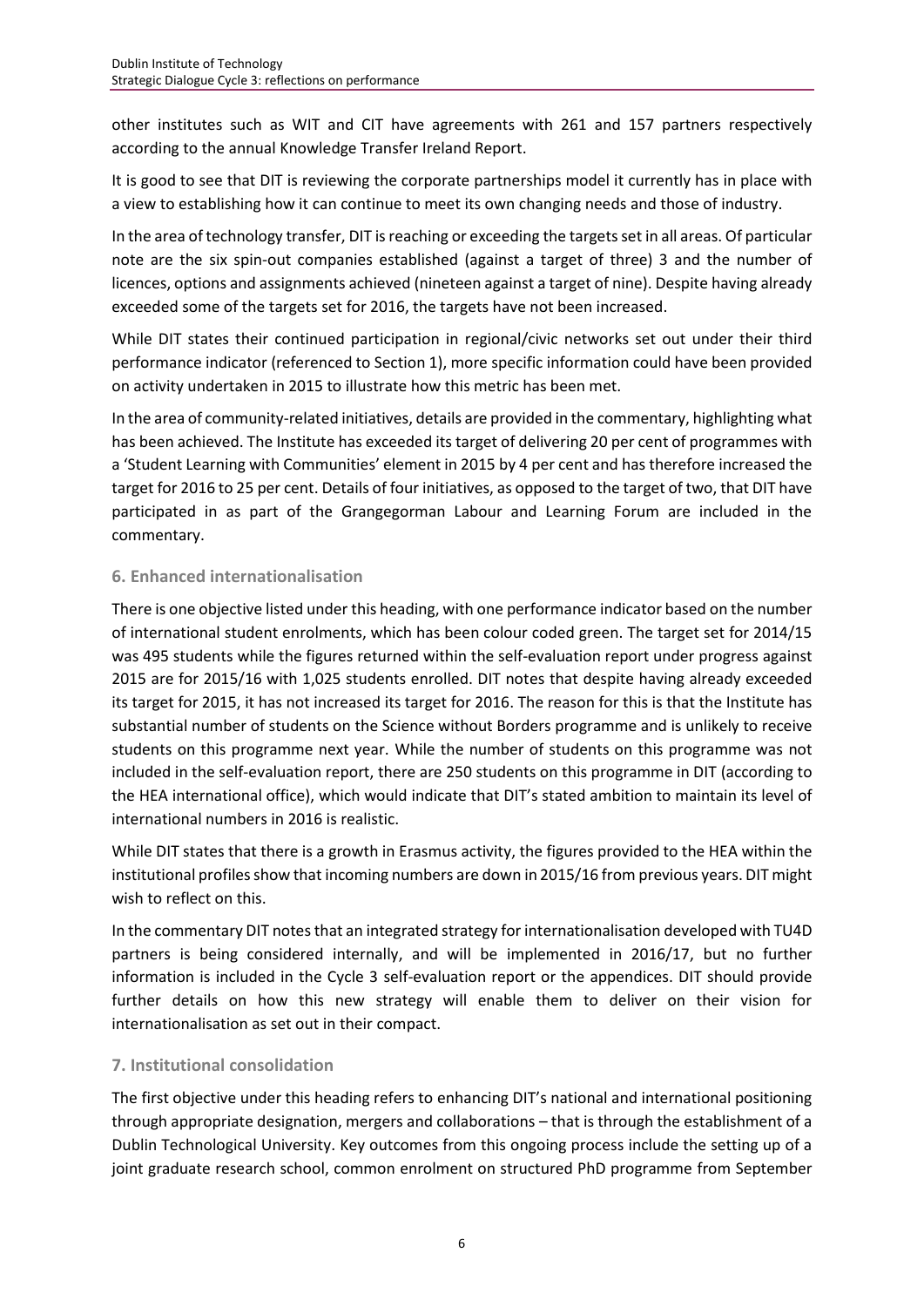2016, joint technology transfer measures, a common set of graduate attributes, a TU4D internationalisation strategy, and process organisation design for academic and services functions.

A number of merger planning groups are continuing to progress planning in the areas of academic affairs, student services, library, finance, HR, IT and international affairs. A joint sub-committee of the three governing bodies is in place to oversee the development of TU designation and there is also a senior management planning team to coordinate planning activity.

The development of TU4D has been informed by that of other comparative technological universities e.g. DCU and UL in Ireland, Glasgow Caledonian, RMIT (Melbourne) and Aalto (Helsinki). DIT has used U-Multirank for this analysis. DIT has also provided an interesting set of learnings arising from site visits to merged institutions in the UK. The HR and IR learnings would appear to be particularly useful.

Clearly progress relating to the designation as TU as well as amalgamation of the three institutions requires enactment of legislation and many of the sub-objectives are impacted by this. As a result, DIT has awarded itself an amber score in respect of the amalgamation process. Overall DIT is satisfied with its progress notwithstanding the uncertainty about the legislation.

In relation to the development of the TU4D Digital Campus, DIT advises that an initial procurement exercise to support the development of a comprehensive plan was unsuccessful. However, procurement is now in train for support to develop a vision for the Digital Campus. A Director of Digital Campus and Learning has also been appointed.

In relation to the 'safe space' IR forum, DIT notes that in 2016 the TUI withdrew its cooperation from this framework. As a result, DIT has awarded itself an amber score. DIT should be asked to provide further information and an update on this issue. Other unions, such as Impact, continue to participate.

The second objective under this heading relates to the relocation to the Grangegorman campus. DIT refers to the relocation of over 1,000 students that has already taken place although there has been a delay due to a legal challenge around PPPs. Although this is approaching conclusion, timeframes for delivery have been extended until 2019 and DIT has awarded itself a green score on this objective. This perhaps should be reconsidered given the relatively small number of students that have transferred to Grangegorman and the ambitious target of having 10,000 students in place by 2018/19.

DIT's final objective under this heading relates to internal organisational development through the completion of the Organisation of DIT and Excellence in Administration (EIA) projects. DIT refers to the fact that the main elements of this programme have been completed and work is under way to create an Institute-wide Examination Office. Some further detail on this would be appreciated.

It is clear that DIT (with ITTD and ITB) remains very committed to the TU4D project, with work continuing on merger planning across a range of areas. However, the HEA notes the TUI withdrawal from the 'safe space' forum is a cause of concern for DIT together with the uncertainty surrounding the legislation.

# **Additional Notes**

DIT reported a deficit position of €1,702,000 for 2014/15 in their draft accounts and is projecting a surplus budget of €216,000 for 2016.

Under the heading of 'non-effective' expenditure, the C&AG's audit cert for DIT's financial statements for 2013/14 draws attention to a subscription payment of €700K made to a supplier, Swets Information Service, in respect of library services. Swets was subsequently declared bankrupt and DIT